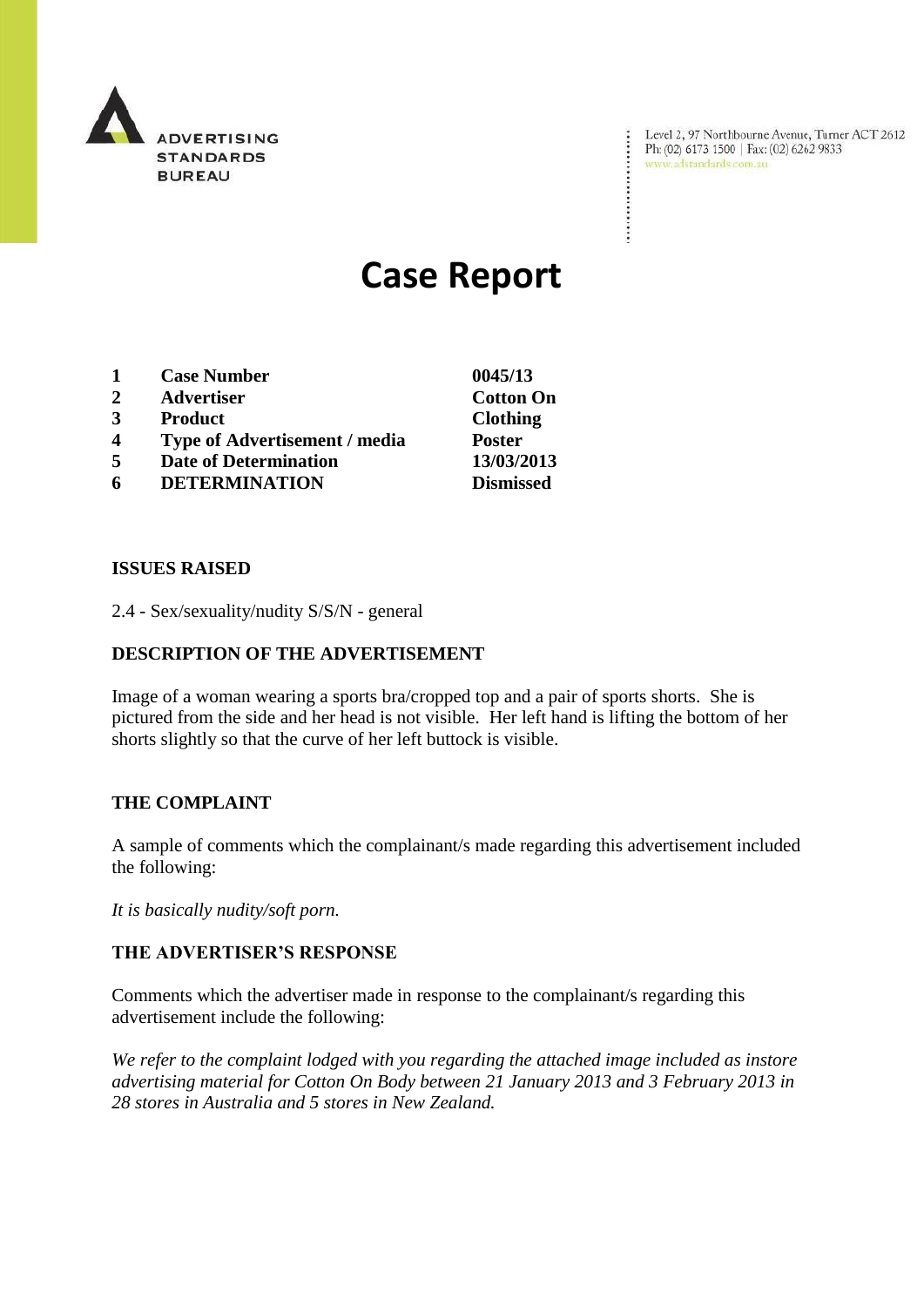*We are aware of our obligations under the AANA Code of Ethics and feel that the image is a candid and playful reflection of our female customer in the gym. We are mindful of using images which are real and honest, as well as tasteful and reflective of our customer. The purpose of the Cotton On Body product and advertising is to promote the health, fitness and positive body image of our loyal customers.*

*We regret that we have unintentionally offended a customer and will consider this view when using promotional images in future.* 

## **THE DETERMINATION**

The Advertising Standards Board ("Board") considered whether this advertisement breaches Section 2 of the Advertiser Code of Ethics (the "Code").

The Board noted the complainant's concerns that the advertisement features nudity and soft porn.

The Board viewed the advertisement and noted the advertiser's response.

The Board considered whether the advertisement complied with Section 2.2 of the Code which states, "Advertising or Marketing Communications should not employ sexual appeal in a manner which is exploitative and degrading of any individual or group of people."

The Board noted that the image is featured on an in-store poster and depicts a female model lifting the bottom of her shorts up to expose the curve of her buttock. The Board noted that it had recently dismissed a complaint regarding this image on the Advertiser's website  $(0044/13)$ .

The Board noted that in this image the woman's head is not visible. The Board considered that the overall focus of the advertisement is on the product (sportswear) and that the woman is presented in a manner which is consistent with a fit young woman who exercises.

The Board considered that the advertisement did not depict material which was exploitative or degrading to women and determined that the advertisement did not breach Section 2.2 of the Code.

The Board considered whether the advertisement was in breach of Section 2.4 of the Code. Section 2.4 of the Code states: "Advertising or Marketing Communications shall treat sex, sexuality and nudity with sensitivity to the relevant audience".

The Board noted the complainant's concerns that the image of the woman lifting her shorts is akin to soft porn.

The Board noted that the image of the woman is consistent with images of models advertising clothing and that whilst the model in this instance is lifting up the bottom of the shorts she is wearing the overall image is not sexually explicit or suggestive and the level of nudity is minimal and not inappropriate. The Board noted the complainant's concerns that the